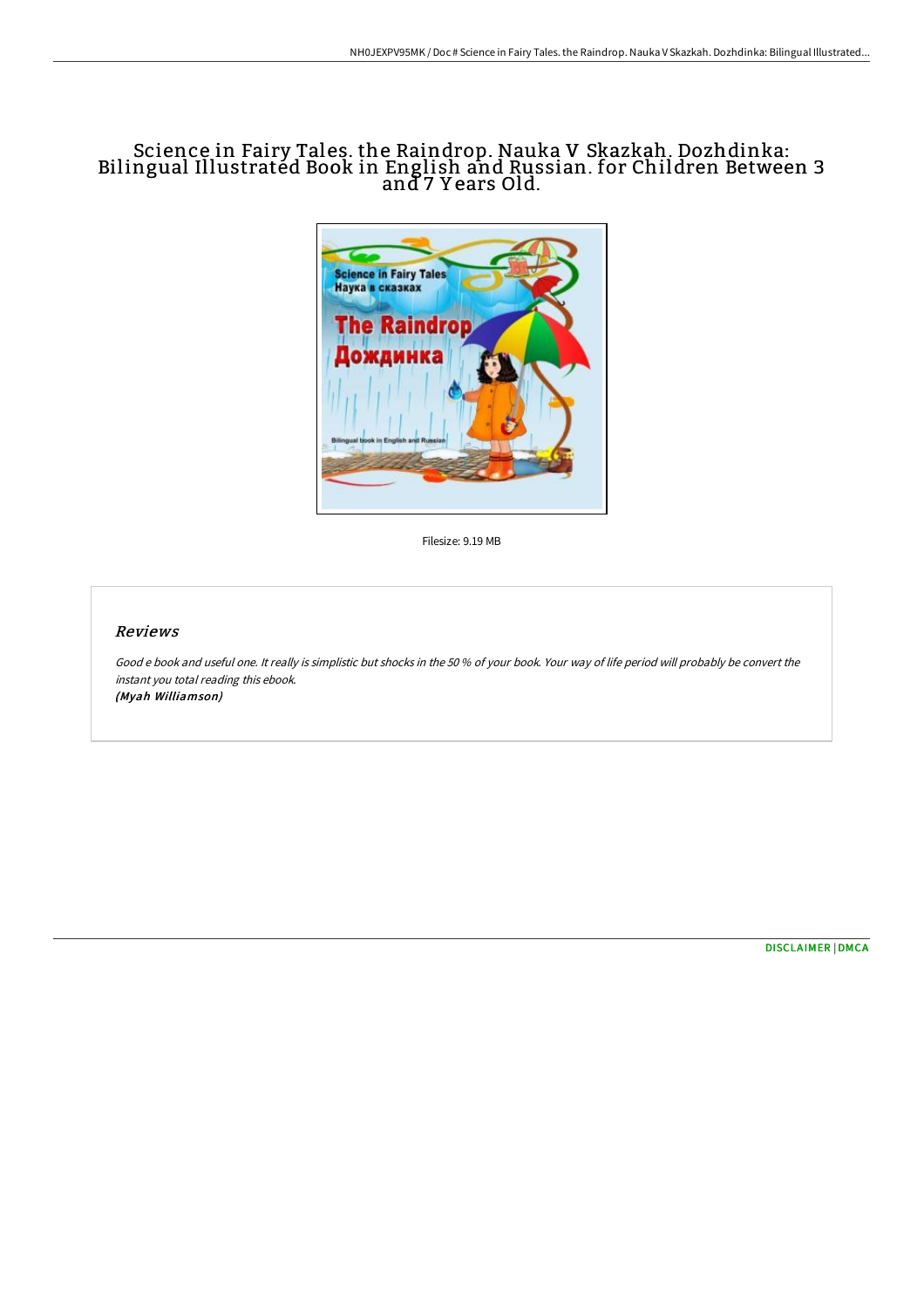## SCIENCE IN FAIRY TALES. THE RAINDROP. NAUKA V SKAZKAH. DOZHDINKA: BILINGUAL ILLUSTRATED BOOK IN ENGLISH AND RUSSIAN. FOR CHILDREN BETWEEN 3 AND 7 YEARS OLD.



To get Science in Fairy Tales. the Raindrop. Nauka V Skazkah. Dozhdinka: Bilingual Illustrated Book in English and Russian. for Children Between 3 and 7 Years Old. eBook, please access the hyperlink below and save the document or get access to additional information which might be in conjuction with SCIENCE IN FAIRY TALES. THE RAINDROP. NAUKA V SKAZKAH. DOZHDINKA: BILINGUAL ILLUSTRATED BOOK IN ENGLISH AND RUSSIAN. FOR CHILDREN BETWEEN 3 AND 7 YEARS OLD. ebook.

Createspace, United States, 2015. Paperback. Book Condition: New. Large Print, Bilingual. 216 x 216 mm. Language: Russian . Brand New Book \*\*\*\*\* Print on Demand \*\*\*\*\*. Science in Fairy Tales is a series of a short fairy stories about the main natural phenomena told in a way that is easily understandable by kids. The stories are bilingual. We use simple phrases to make the book easy to understand for little kids. Having read this fairy tale, children will learn that water in nature can occur in three states: liquid, solid and vapor. //.

B Read Science in Fairy Tales. the Raindrop. Nauka V Skazkah. [Dozhdinka:](http://albedo.media/science-in-fairy-tales-the-raindrop-nauka-v-skaz.html) Bilingual Illustrated Book in English and Russian. for Children Between 3 and 7 Years Old. Online

**Download PDF Science in Fairy Tales. the Raindrop. Nauka V Skazkah. [Dozhdinka:](http://albedo.media/science-in-fairy-tales-the-raindrop-nauka-v-skaz.html) Bilingual Illustrated Book in** English and Russian. for Children Between 3 and 7 Years Old.